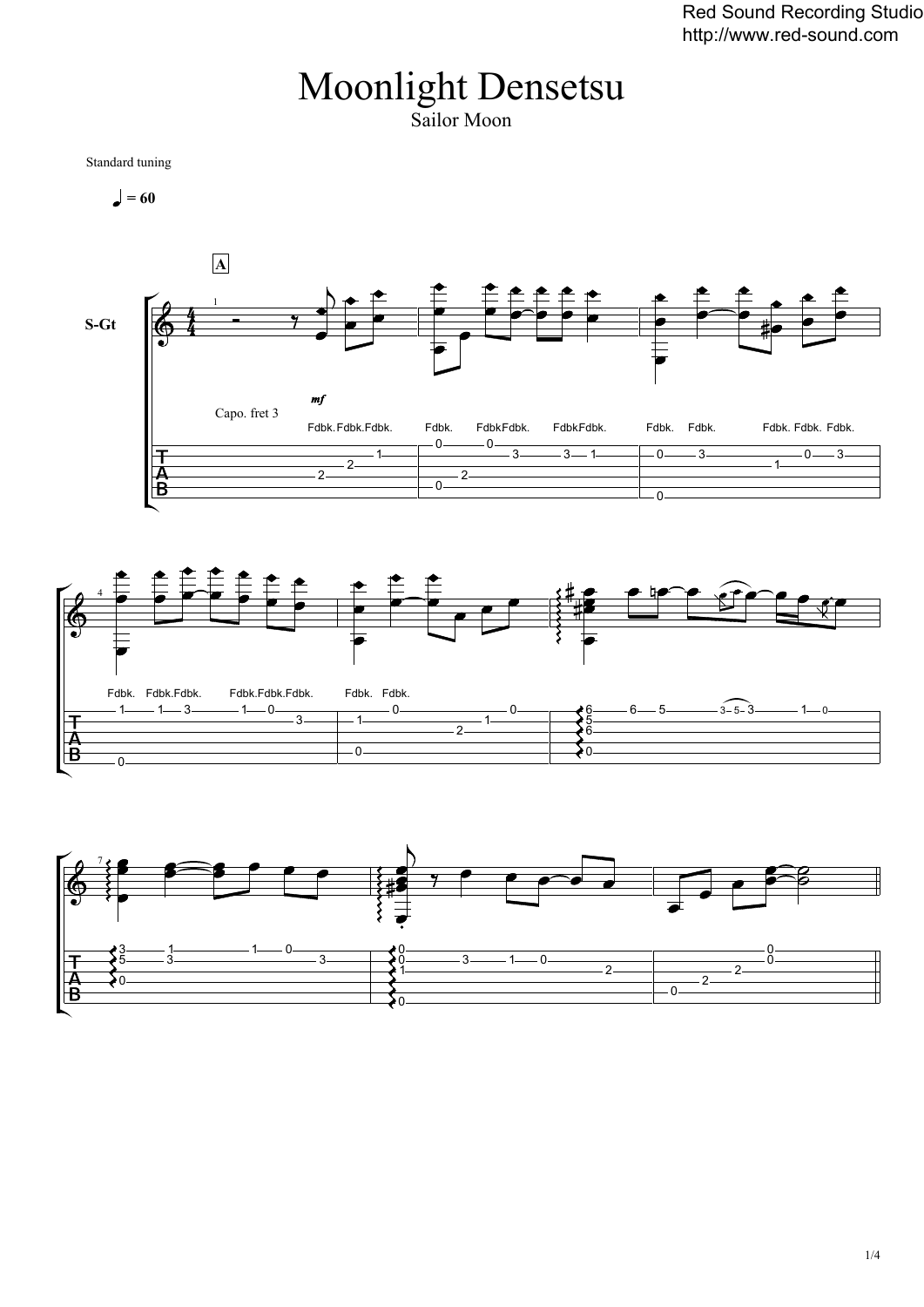Red Sound Recording Studio http://www.red-sound.com









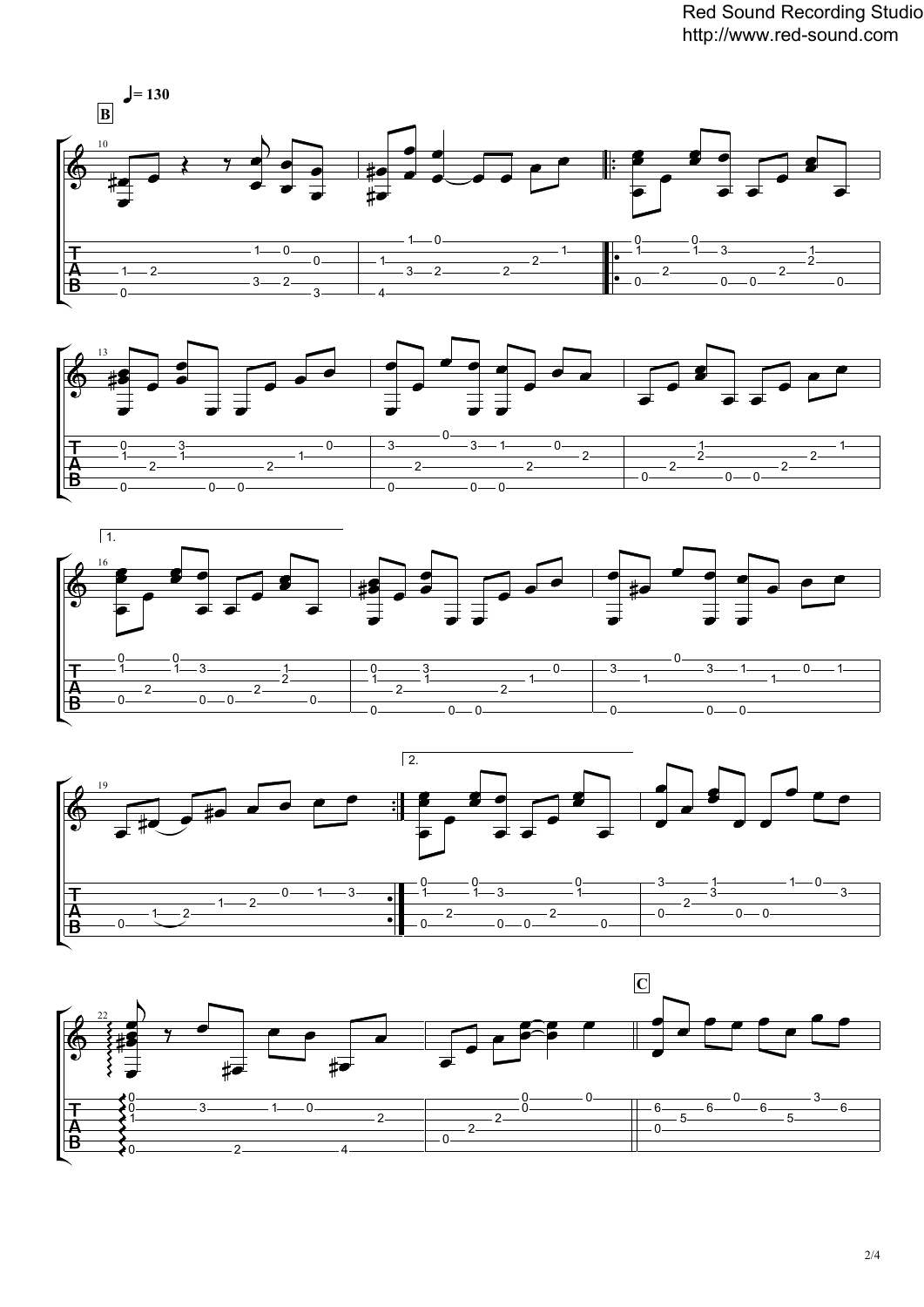Red Sound Recording Studio http://www.red-sound.com











3/4